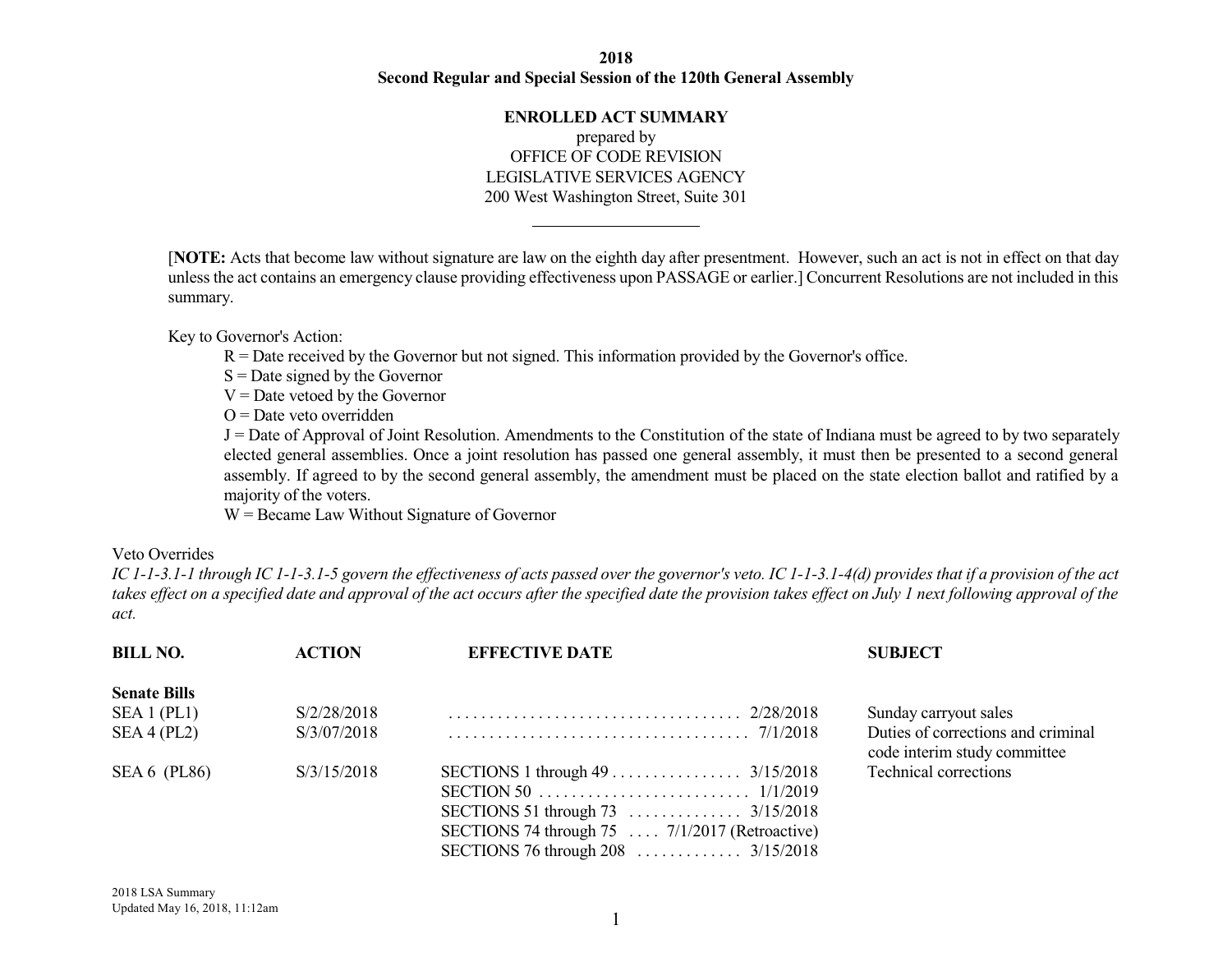|                       |             | SECTIONS 354 through 355  3/15/2018                                                     |                      |
|-----------------------|-------------|-----------------------------------------------------------------------------------------|----------------------|
| SEA 9 (PL3)           | S/3/07/2018 |                                                                                         | Residence of in      |
|                       |             |                                                                                         | institution          |
| <b>SEA 12 (PL87)</b>  | S/3/16/2018 |                                                                                         | Sex offenders        |
| <b>SEA 13 (PL4)</b>   | S/3/07/2018 |                                                                                         | Administration       |
|                       |             |                                                                                         | intervention dr      |
| <b>SEA 24 (PL5)</b>   | S/3/07/2018 |                                                                                         | Student posses       |
|                       |             |                                                                                         | sunscreen            |
| SEA 27 (PL43)         | S/3/13/2018 |                                                                                         | 1977 fund new        |
|                       |             |                                                                                         | service              |
| <b>SEA 36 (PL6)</b>   | S/3/07/2018 |                                                                                         | <b>NCSL 2020 les</b> |
| <b>SEA 43 (PL88)</b>  | S/3/15/2018 | SECTIONS 1 through $3 \ldots \ldots \ldots \ldots \ldots \ldots \ldots \ldots$ 7/1/2019 | Racial balance       |
|                       |             |                                                                                         |                      |
| <b>SEA 44 (PL7)</b>   | S/3/07/2018 |                                                                                         | Recreation fun       |
| <b>SEA 50 (PL152)</b> | S/3/21/2018 |                                                                                         | Governor's wor       |
| SEA 52 (PL153)        | S/3/21/2018 |                                                                                         | Low THC hem          |
| <b>SEA 60 (PL44)</b>  | S/3/13/2018 |                                                                                         | Out of state sex     |
| <b>SEA 64 (PL45)</b>  | S/3/13/2018 |                                                                                         | Sentence modi        |
| SEA 65 (PL154)        | S/3/21/2018 |                                                                                         | Instruction on l     |
| <b>SEA 74 (PL89)</b>  | S/3/15/2018 |                                                                                         | Controlled sub       |
| <b>SEA 75 (PL90)</b>  | S/3/15/2018 |                                                                                         | 1977 fund retin      |
|                       |             |                                                                                         | benefits study       |
| SEA 96 (PL155)        | S/3/21/2018 |                                                                                         | Veterans pilot       |
|                       |             |                                                                                         |                      |
|                       |             |                                                                                         |                      |
| <b>SEA 98 (PL46)</b>  | S/3/13/2018 |                                                                                         | Specialized dri      |
|                       |             | SECTIONS 3 through $4 \ldots \ldots \ldots \ldots \ldots \ldots$ 7/1/2018               |                      |
|                       |             | SECTIONS 5 through $6 \ldots \ldots \ldots \ldots \ldots \ldots 1/1/2019$               |                      |
| SEA 99 (PL47)         | S/3/13/2018 |                                                                                         | Civil forfeiture     |
| <b>SEA 100 (PL8)</b>  | S/3/07/2018 | 7/1/2018                                                                                | Carbon monox         |
| SEA 105 (PL9)         | S/3/07/2018 | 7/1/2018                                                                                | State agricultur     |
|                       |             |                                                                                         | certification pr     |
| SEA 119 (PL91)        | S/3/15/2018 |                                                                                         | 1977 fund purc       |
| SEA 124 (PL92)        | S/3/15/2018 |                                                                                         | Vending mach         |

**BILL NO. ACTION EFFECTIVE DATE SUBJECT**

Residence of individual in state institution Administration of overdose intervention drugs Student possession and use of sunscreen 1977 fund new unit credits for prior service NCSL 2020 legislative summit Racial balance levy and fund Recreation fund expenditures Governor's workforce cabinet Low THC hemp extract Out of state sex or violent offenders Sentence modification Instruction on human sexuality Controlled substances 1977 fund retirement age and benefits study Veterans pilot program

Specialized driving privileges

Carbon monoxide emissions testing State agriculture and animal certification programs 1977 fund purchase of service Vending machine sales of food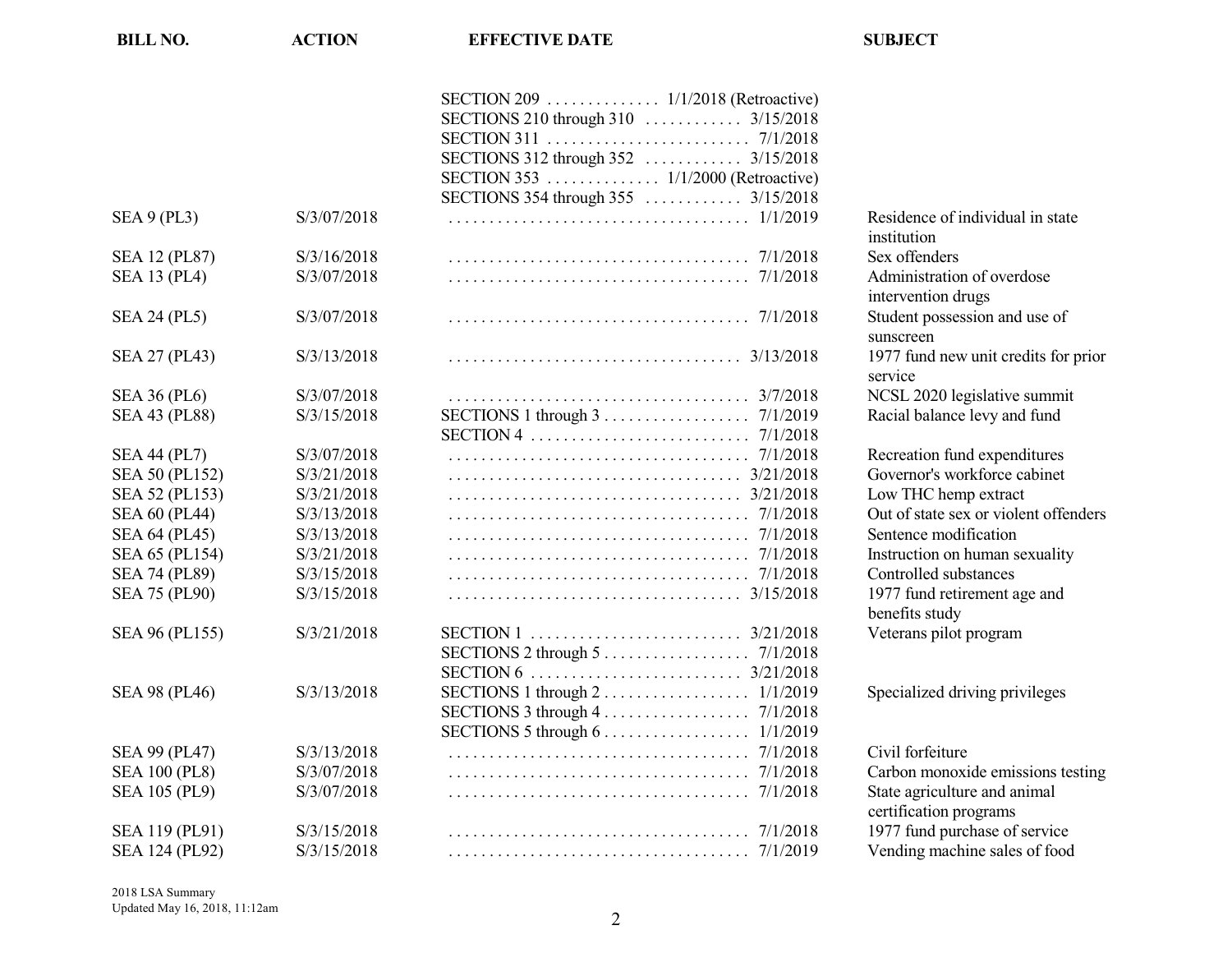| <b>BILL NO.</b>       | <b>ACTION</b> | <b>EFFECTIVE DATE</b>                                                                        | <b>SUBJECT</b>            |
|-----------------------|---------------|----------------------------------------------------------------------------------------------|---------------------------|
| SEA 125 (PL93)        | S/3/15/2018   |                                                                                              | Registratio<br>excavation |
| SEA 126 (PL156)       | S/3/21/2018   |                                                                                              | Judges and                |
| SEA 128 (PL119)       | S/3/16/2018   |                                                                                              | Change of<br>need of set  |
| SEA 134 (PL157)       | S/3/21/2018   | 3/21/2018                                                                                    | Charity ga                |
| SEA 135 (PL120)       | S/3/16/2018   | 7/1/2018                                                                                     | Departmer<br>notificatio  |
| SEA 139 (PL193)       | S/3/22/2018   | 7/1/2018                                                                                     | Investigati               |
| SEA 142 (PL48)        | S/3/13/2018   | 7/1/2018                                                                                     | Maternal r                |
| SEA 156 (PL49)        | S/3/13/2018   | 7/1/2018                                                                                     | Rural utili               |
| <b>SEA 158 (PL50)</b> | S/3/13/2018   | 7/1/2018                                                                                     | Scleral tatt              |
| <b>SEA 165 (PL10)</b> | S/3/07/2018   | 7/1/2018                                                                                     | Township                  |
| SEA 172 (PL132)       | S/3/19/2018   |                                                                                              | Computer                  |
| SEA 178 (PL51)        | S/3/13/2018   |                                                                                              | Taking of<br>Michigan     |
| SEA 179 (PL94)        | S/3/15/2018   |                                                                                              | Child supp                |
| SEA 180 (PL52)        | S/3/13/2018   | SECTIONS 1 through 3 1/1/2018 (Retroactive)<br>SECTIONS 5 through 44  1/1/2018 (Retroactive) | Uniform b                 |
| SEA 182 (PL11)        | S/3/07/2018   | 3/7/2018                                                                                     | County bu                 |
| SEA 184 (PL12)        | S/3/07/2018   | 7/1/2018                                                                                     | Maximum                   |
| SEA 186 (PL158)       | S/3/21/2018   |                                                                                              | Online cor<br>auctioneer  |
| SEA 187 (PL53)        | S/3/13/2018   |                                                                                              | Child care                |
| SEA 188 (PL201)       | S/3/25/2018   | SECTIONS 1 through $2 \ldots \ldots$ 7/1/2017 (Retroactive)                                  | Eliminatio<br>settlement  |
| SEA 190 (PL202)       | S/3/25/2018   | SECTIONS 5 through $6 \ldots \ldots \ldots \ldots \ldots \ldots$ 3/25/2018                   | Health fac                |
| SEA 197 (PL159)       | S/3/21/2018   | 7/1/2018                                                                                     | Various pr                |
| SEA 203 (PL203)       | S/3/25/2018   | 7/1/2018                                                                                     | Crimes res                |
| SEA 212 (PL54)        | S/3/13/2018   |                                                                                              | Vehicle w                 |
| SEA 217 (PL95)        | S/3/15/2018   |                                                                                              | Dyslexia                  |
| SEA 221 (PL194)       | S/3/22/2018   | 7/1/2018                                                                                     | <b>INSPECT</b>            |
| SEA 223 (PL121)       | S/3/16/2018   | 7/1/2018                                                                                     | Health pra                |
|                       |               |                                                                                              | surveys                   |

Registration of underground utility excavation contractors

Judges and magistrates Change of placement of a child in need of services Charity gaming

Department of child services notifications for schools Investigation of overdose deaths Maternal mortality review committee Rural utility cooperatives Scleral tattooing Township board terms of office Computer science curriculum Taking of sand from bed of Lake Michigan Child support Uniform business organizations

County building authorities Maximum number of foster children Online continuing education for auctioneers Elimination of the consumer fees and settlements fund

Health facility certificate of need Various property issues Crimes resulting in the loss of a fetus Vehicle weight limits INSPECT program Health practitioner license renewal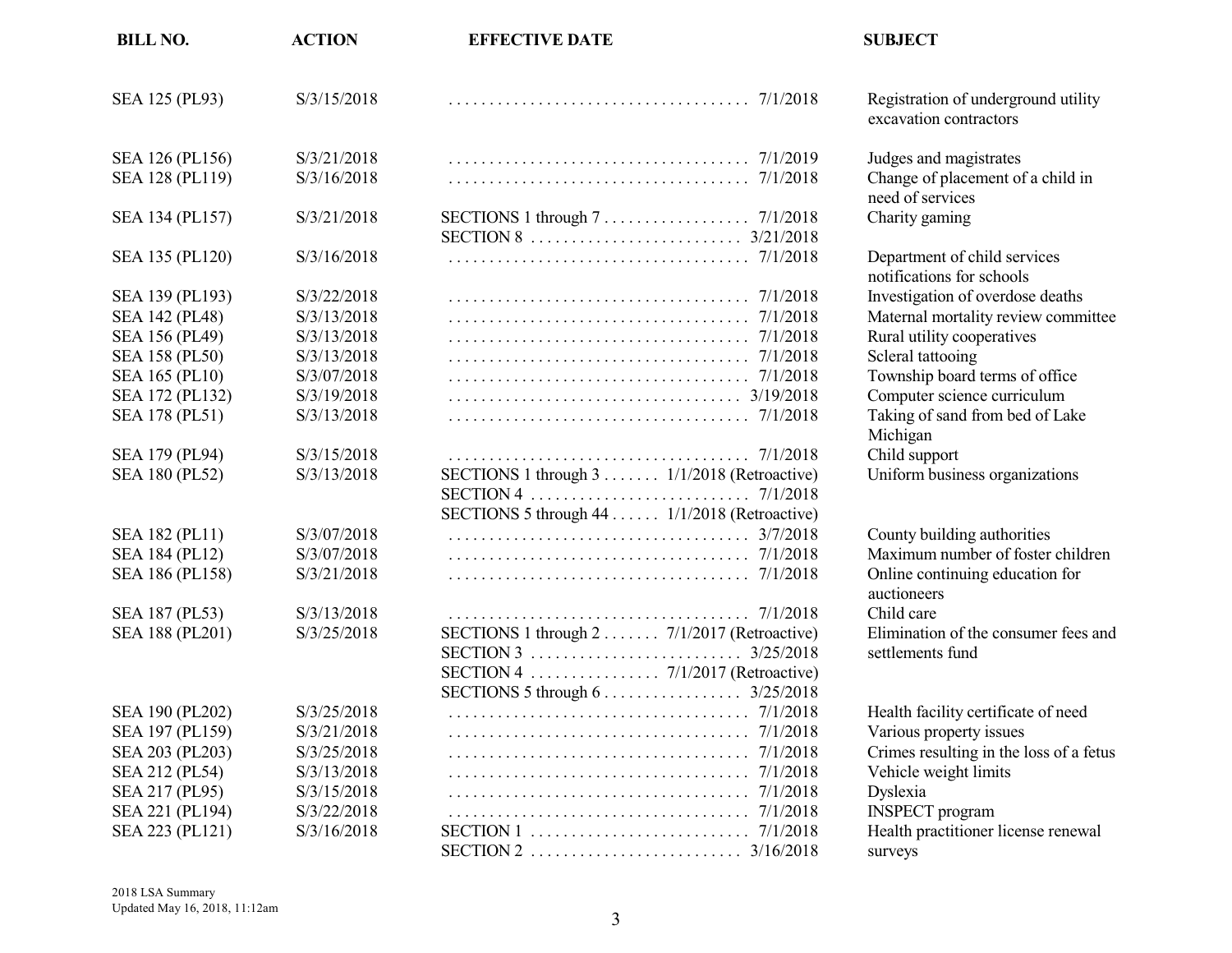| <b>BILL NO.</b>       | <b>ACTION</b> | <b>EFFECTIVE DATE</b>                                                      | <b>SUBJECT</b>            |
|-----------------------|---------------|----------------------------------------------------------------------------|---------------------------|
| SEA 224 (PL160)       | S/3/21/2018   |                                                                            | Behavioral<br>services    |
| SEA 225 (PL55)        | S/3/13/2018   |                                                                            | Continuing                |
| SEA 230 (PL56)        | S/3/13/2018   |                                                                            | Suicide pre               |
| SEA 233 (PL13)        | S/3/07/2018   |                                                                            | Foster pare               |
| SEA 236 (PL199)       | S/3/23/2018   |                                                                            | Say's Firefl              |
|                       |               |                                                                            | insect                    |
| SEA 238 (PL161)       | S/3/21/2018   |                                                                            | Office of ju              |
|                       |               |                                                                            |                           |
| SEA 240 (PL162)       | S/3/21/2018   | 7/1/2018                                                                   | Emotional                 |
| SEA 246 (PL14)        | S/3/07/2018   | 7/1/2018                                                                   | Cemetery r                |
| SEA 247 (PL163)       | S/3/21/2018   | 7/1/2018                                                                   | Creditors' r              |
| SEA 257 (PL200)       | S/3/23/2018   |                                                                            | Sales tax of              |
| SEA 262 (PL96)        | S/3/15/2018   |                                                                            | Veterans n                |
| SEA 264 (PL97)        | S/3/15/2018   |                                                                            | Rape kits                 |
| SEA 265 (PL122)       | S/3/16/2018   |                                                                            | Study of in               |
| SEA 266 (PL164)       | S/3/21/2018   |                                                                            | Motor vehi                |
| SEA 269 (PL165)       | S/3/21/2018   |                                                                            | Road and u                |
| SEA 274 (PL166)       | S/3/21/2018   | 7/1/2018                                                                   | Undergrou<br>enforcemen   |
| <b>SEA 281 (PL98)</b> | S/3/15/2018   |                                                                            | Sheriff's de              |
| SEA 290 (PL204)       | S/3/25/2018   | SECTIONS 1 through 16 7/1/2018                                             | Worker's co               |
|                       |               |                                                                            |                           |
| SEA 296 (PL99)        | S/3/15/2018   |                                                                            | Order to re               |
| SEA 297 (PL57)        | S/3/13/2018   |                                                                            | Employabi                 |
| SEA 299 (PL123)       | S/3/16/2018   |                                                                            | State parks               |
|                       |               |                                                                            |                           |
| SEA 300 (PL58)        | S/3/13/2018   |                                                                            | Disposal of               |
|                       |               |                                                                            | property                  |
| SEA 301 (PL133)       | S/3/19/2018   |                                                                            | Criminal h<br>health worl |
| SEA 303 (PL167)       | S/3/21/2018   | SECTIONS 1 through $6 \ldots \ldots \ldots \ldots \ldots \ldots$ 7/1/2018  | Various ed                |
|                       |               | SECTIONS 7 through $8 \ldots \ldots \ldots \ldots \ldots \ldots$ 3/21/2018 |                           |
|                       |               |                                                                            |                           |
|                       |               |                                                                            |                           |
| SEA 327 (PL100)       | S/3/15/2018   |                                                                            | Election se               |
|                       |               |                                                                            |                           |
|                       |               |                                                                            |                           |
|                       |               |                                                                            |                           |

Behavioral health and human services Continuing education requirements Suicide prevention Foster parent bill of rights Say's Firefly designated as state insect Office of judicial administration Emotional support animals Cemetery maintenance expenses Creditors' rights Sales tax on software Veterans matters

Study of intersection safety Motor vehicle safety Road and utility repair Underground storage tank program enforcement Sheriff's department retirement plans Worker's compensation Order to repair tax sale property Employability skills curriculum Disposal of surplus state personal property Criminal history checks for home health workers Various education matters

Election security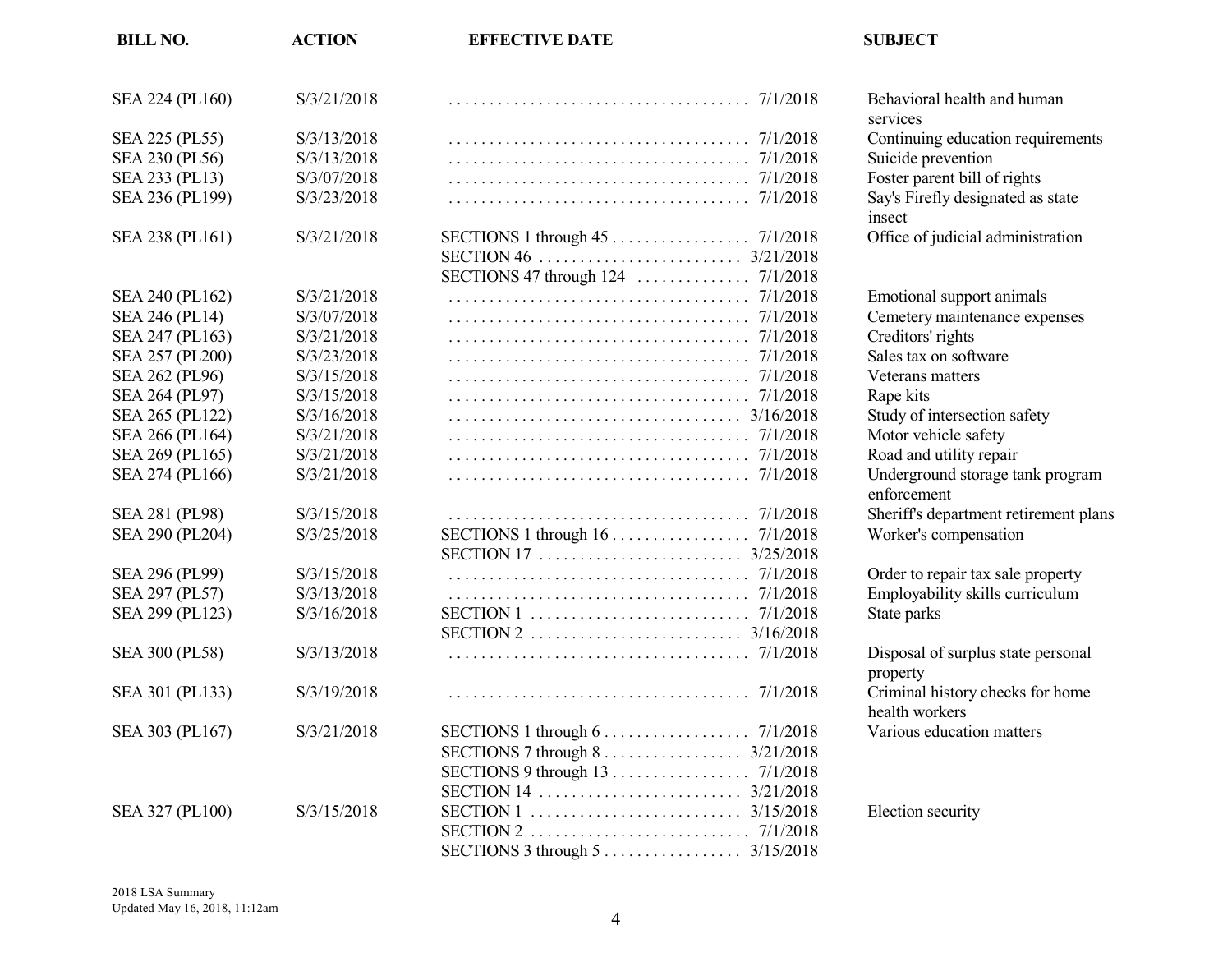| <b>BILL NO.</b> | <b>ACTION</b> | <b>EFFECTIVE DATE</b>                                                            | <b>SUBJECT</b>                                        |
|-----------------|---------------|----------------------------------------------------------------------------------|-------------------------------------------------------|
|                 |               |                                                                                  |                                                       |
|                 |               |                                                                                  |                                                       |
|                 |               |                                                                                  |                                                       |
|                 |               | SECTIONS 10 through 15  3/15/2018                                                |                                                       |
|                 |               |                                                                                  |                                                       |
| SEA 331 (PL101) | S/3/15/2018   |                                                                                  | Implementation of federal food<br>safety regulations  |
| SEA 340 (PL205) | S/3/25/2018   | SECTIONS 1 through $3 \ldots \ldots \ldots \ldots \ldots \ldots \ldots$ 7/1/2018 | Regulation of abortion and newborn                    |
|                 |               |                                                                                  | safety devices                                        |
|                 |               |                                                                                  |                                                       |
| SEA 341 (PL124) | S/3/16/2018   | 7/1/2018                                                                         | Incorporation of documents                            |
| SEA 347 (PL125) | S/3/16/2018   |                                                                                  | Bonding procedures                                    |
| SEA 349 (PL102) | S/3/15/2018   |                                                                                  | Study of taxes on short term rentals                  |
|                 |               |                                                                                  |                                                       |
| SEA 351 (PL15)  | S/3/07/2018   | SECTIONS 1 through $2 \ldots \ldots \ldots \ldots \ldots \ldots$ 7/1/2018        | Appraisal management companies                        |
|                 |               |                                                                                  |                                                       |
| SEA 353 (PL103) | S/3/15/2018   |                                                                                  | Study topics                                          |
|                 |               |                                                                                  |                                                       |
| SEA 354 (PL108) | S/3/15/2018   |                                                                                  | Freeway school corporations and<br>schools            |
| SEA 360 (PL16)  | S/3/08/2018   |                                                                                  | Perinatal levels of care designation<br>certification |
| SEA 362 (PL126) | S/3/16/2018   |                                                                                  | Regulation of water and wastewater<br>systems         |
| SEA 363 (PL168) | S/3/21/2018   |                                                                                  | FSSA matters                                          |
| SEA 369 (PL206) | S/3/25/2018   |                                                                                  | Worker's compensation drug                            |
|                 |               |                                                                                  | formulary                                             |
| SEA 372 (PL59)  | S/3/13/2018   |                                                                                  | Notarial acts                                         |
|                 |               |                                                                                  |                                                       |
|                 |               |                                                                                  |                                                       |
|                 |               |                                                                                  |                                                       |
|                 |               | SECTIONS 65 through 66 7/1/2018                                                  |                                                       |
| SEA 373 (PL127) | S/3/16/2018   |                                                                                  | Pension supplemental allowance<br>reserve accounts    |
| SEA 375 (PL128) | S/3/16/2018   |                                                                                  | Transport operator                                    |
| SEA 376 (PL70)  | S/3/14/2018   |                                                                                  | Unclaimed property                                    |
| SEA 377 (PL60)  | S/3/13/2018   |                                                                                  | Small loans                                           |
| SEA 380 (PL169) | S/3/21/2018   |                                                                                  | Improvements in historic districts                    |
| SEA 381 (PL71)  | S/3/14/2018   |                                                                                  | Children in need of services                          |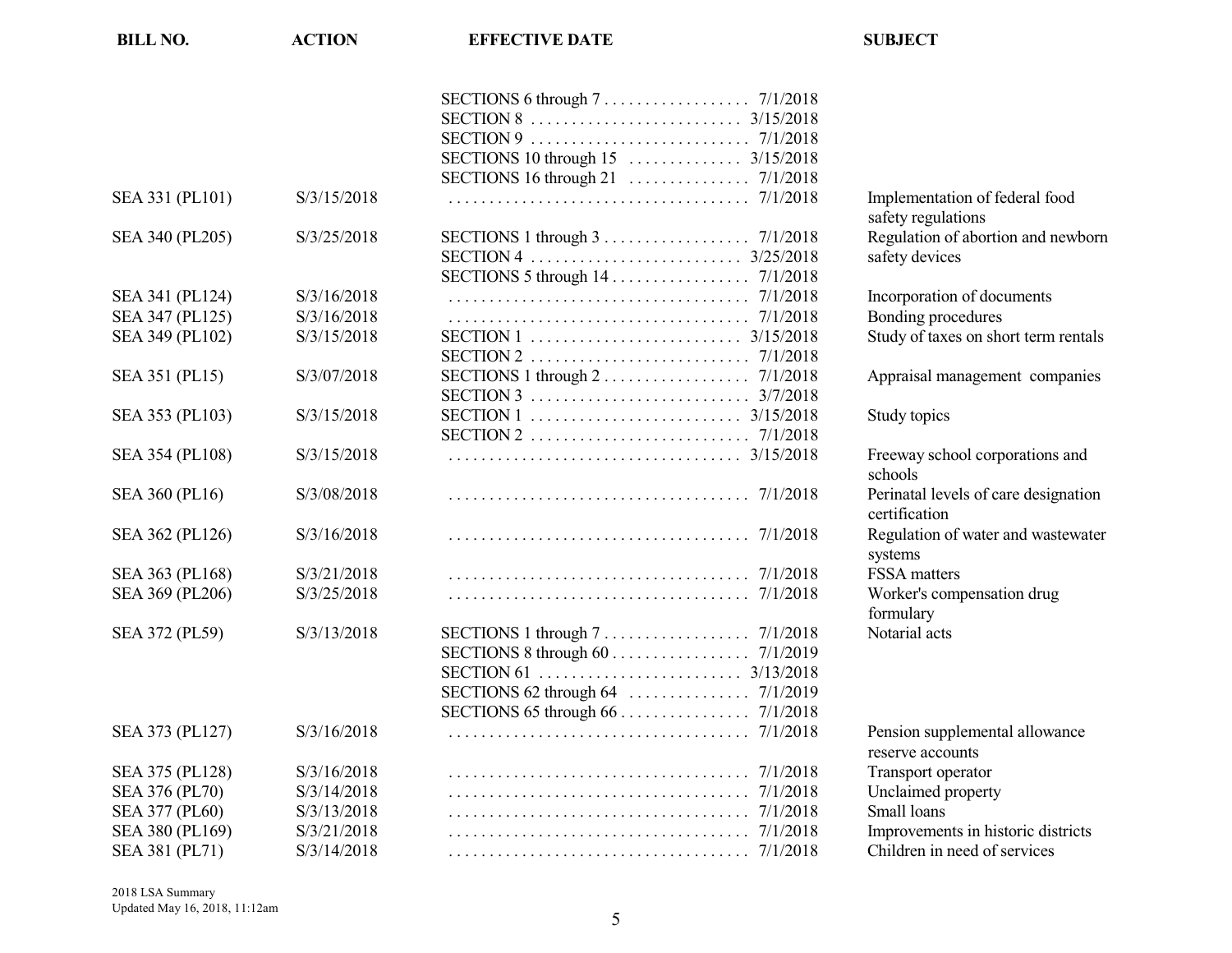| <b>BILL NO.</b>                                                       | <b>ACTION</b>                                            | <b>EFFECTIVE DATE</b>                                                                                          | <b>SUBJECT</b>                                                                                                 |
|-----------------------------------------------------------------------|----------------------------------------------------------|----------------------------------------------------------------------------------------------------------------|----------------------------------------------------------------------------------------------------------------|
| SEA 386 (PL61)                                                        | S/3/13/2018                                              |                                                                                                                | Financing of flood control<br>improvements                                                                     |
| SEA 387 (PL170)                                                       | S/3/21/2018                                              | SECTIONS 1 through $4 \ldots \ldots \ldots \ldots \ldots \ldots$ 7/1/2018                                      | Teacher permits, examinations, and<br>salaries                                                                 |
| SEA 392 (PL171)<br>SEA 393 (PL104)                                    | S/3/21/2018<br>S/3/15/2018                               |                                                                                                                | Local government matters<br>Safety notice of advanced structural<br>buildings                                  |
| SEA 402 (PL62)<br>SEA 404 (PL63)<br>SEA 410 (PL129)<br>SEA 411 (PL64) | S/3/13/2018<br>S/3/13/2018<br>S/3/16/2018<br>S/3/13/2018 | SECTIONS 4 through $5 \ldots \ldots \ldots \ldots \ldots \ldots$ 3/15/2018                                     | Juvenile reports<br>Operating while intoxicated<br>Advanced practice registered nurses<br>Distressed utilities |
| SEA 419 (PL172)                                                       | S/3/21/2018                                              |                                                                                                                | Professional and occupational<br>licenses                                                                      |
| SEA 421 (PL173)<br>SEA 428 (PL105)<br>SEA 431 (PL106)                 | S/3/21/2018<br>S/3/15/2018<br>S/3/15/2018                |                                                                                                                | Assisted living services<br>Department of child services<br>Immunity for reports of suspected                  |
| SEA 436 (PL107)                                                       | S/3/15/2018                                              |                                                                                                                | abuse or neglect<br>Action for contribution by railroad<br>entities                                            |
| SEA 438 (PL134)                                                       | S/3/19/2018                                              |                                                                                                                | Study committee of state agency<br>management                                                                  |
| <b>House Bills</b>                                                    |                                                          |                                                                                                                |                                                                                                                |
| HEA 1001 (PL135)<br>HEA 1002 (PL174)                                  | S/3/19/2018<br>S/3/21/2018                               | SECTIONS 3 through $8 \ldots \ldots \ldots \ldots \ldots \ldots \ldots$ 7/1/2018                               | School funding<br>Workforce funding and programs                                                               |
| HEA 1003 (PL130)                                                      | S/3/16/2018                                              | SECTIONS 96 through 98 $\ldots$ $\ldots$ $\ldots$ $\ldots$ $\frac{3}{16}{2018}$                                | Streamlining agency reporting<br>requirements                                                                  |
| <b>HEA 1004 (PL72)</b>                                                | S/3/14/2018                                              | SECTIONS 99 through 100 7/1/2018<br>SECTIONS 1 through $9 \ldots \ldots \ldots \ldots \ldots \ldots$ 3/14/2018 | Various state and local government<br>streamlining matters                                                     |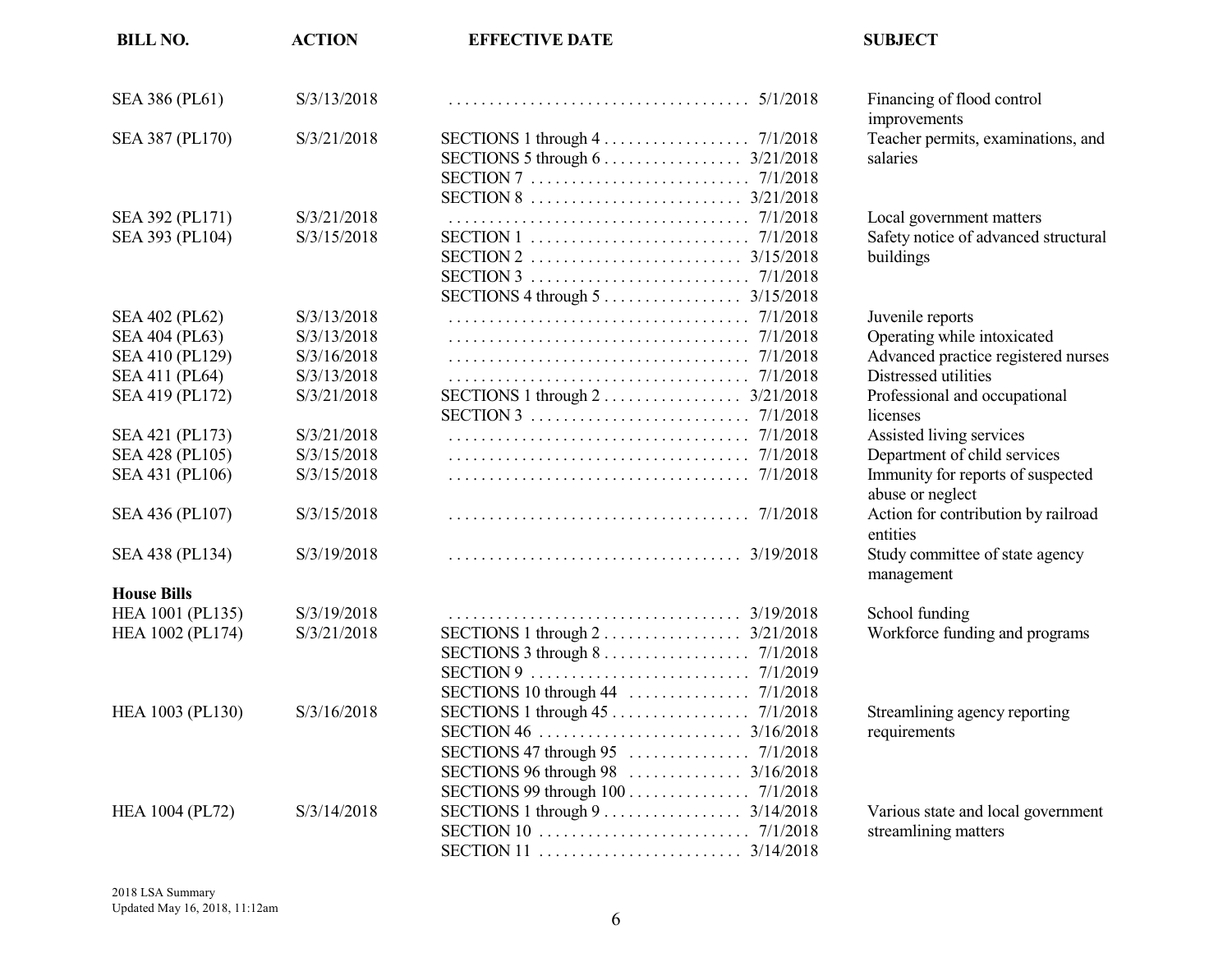| <b>HEA 1006 (PL65)</b> | S/3/13/2018 |                                     | Broadening crin            |
|------------------------|-------------|-------------------------------------|----------------------------|
|                        |             |                                     | treatment option           |
| HEA 1007 (PL195)       | S/3/22/2018 |                                     | Mental health a            |
|                        |             | 3/22/2018                           |                            |
| <b>HEA 1017 (PL17)</b> | S/3/08/2018 |                                     | Newborn screer             |
| HEA 1023 (PL18)        | S/3/08/2018 | 7/1/2018                            | Annexation rem             |
| <b>HEA 1024 (PL19)</b> | S/3/08/2018 | 7/1/2018                            | Heat preparedne<br>coaches |
| HEA 1027 (PL109)       | S/3/15/2018 | 7/1/2018                            | Riverboat admis            |
|                        |             |                                     | distributions              |
| HEA 1031 (PL136)       | S/3/19/2018 | 7/1/2018                            | Cleanup of certa           |
| HEA 1033 (PL20)        | S/3/08/2018 |                                     | Treatment of ou            |
|                        |             |                                     | in sentencing              |
| HEA 1034 (PL21)        | S/3/08/2018 |                                     | Home detention             |
| HEA 1035 (PL73)        | S/3/14/2018 |                                     | Short term renta           |
| <b>HEA 1036 (PL66)</b> | S/3/13/2018 |                                     | Unemployment               |
| <b>HEA 1047 (PL22)</b> | S/3/08/2018 | 7/1/2018                            | <b>Education</b> bene      |
| HEA 1050 (PL23)        | S/3/08/2018 |                                     | Small cell wirel           |
| HEA 1056 (PL175)       | S/3/21/2018 |                                     | Innkeepers' taxe           |
| HEA 1057 (PL24)        | S/3/08/2018 | 7/1/2018                            | Pretrial diversic          |
| HEA 1058 (PL110)       | S/3/15/2018 | 7/1/2018                            | Influenza inform           |
| HEA 1060 (PL176)       | S/3/21/2018 |                                     | Liability for ren          |
| HEA 1063 (PL137)       | S/3/19/2018 |                                     | Dealer services            |
| HEA 1065 (PL177)       | S/3/21/2018 | SECTIONS 1 through $12$<br>7/1/2018 | Broadband gran             |
|                        |             | 3/21/2018                           | internet service           |
| HEA 1070 (PL74)        | S/3/14/2018 |                                     | Airport boards             |
| HEA 1073 (PL25)        | S/3/08/2018 |                                     | Child care locat           |
| HEA 1074 (PL178)       | S/3/21/2018 | SECTIONS 1 through 10 7/1/2018      | Various higher             |
|                        |             |                                     |                            |
| HEA 1089 (PL138)       | S/3/19/2018 |                                     | St. Joseph river           |
| HEA 1091 (PL26)        | S/3/08/2018 |                                     | Information for            |
|                        |             |                                     | parent                     |
| HEA 1095 (PL27)        | S/3/08/2018 |                                     | Electronic titles          |
| <b>HEA 1100 (PL28)</b> | S/3/08/2018 |                                     | Code revision c            |
| HEA 1109 (PL179)       | S/3/21/2018 |                                     | Various pension            |
| HEA 1115 (PL29)        | S/3/08/2018 |                                     | Landowner imn              |
| <b>HEA 1116 (PL30)</b> | S/3/08/2018 |                                     | Dental hygienis            |

**BILL NO. ACTION EFFECTIVE DATE SUBJECT**

Broadening criminal justice treatment options Mental health access Newborn screening Annexation remonstrance waivers Heat preparedness training for coaches Riverboat admissions tax distributions Cleanup of certain terms Treatment of out-of-state convictions in sentencing Home detention matters Short term rentals Unemployment insurance Education benefits for veterans Small cell wireless structures Innkeepers' taxes Pretrial diversion Influenza information to residents Liability for rental car theft Dealer services division Broadband grants and high speed internet service Child care location and safety Various higher education matters St. Joseph river basin commission Information for prospective adoptive parent<br>Electronic titles

Code revision correction Various pension matters

agreements

Landowner immunity for trail access Dental hygienist access practice

2018 LSA Summary Updated May 16, 2018, 11:12am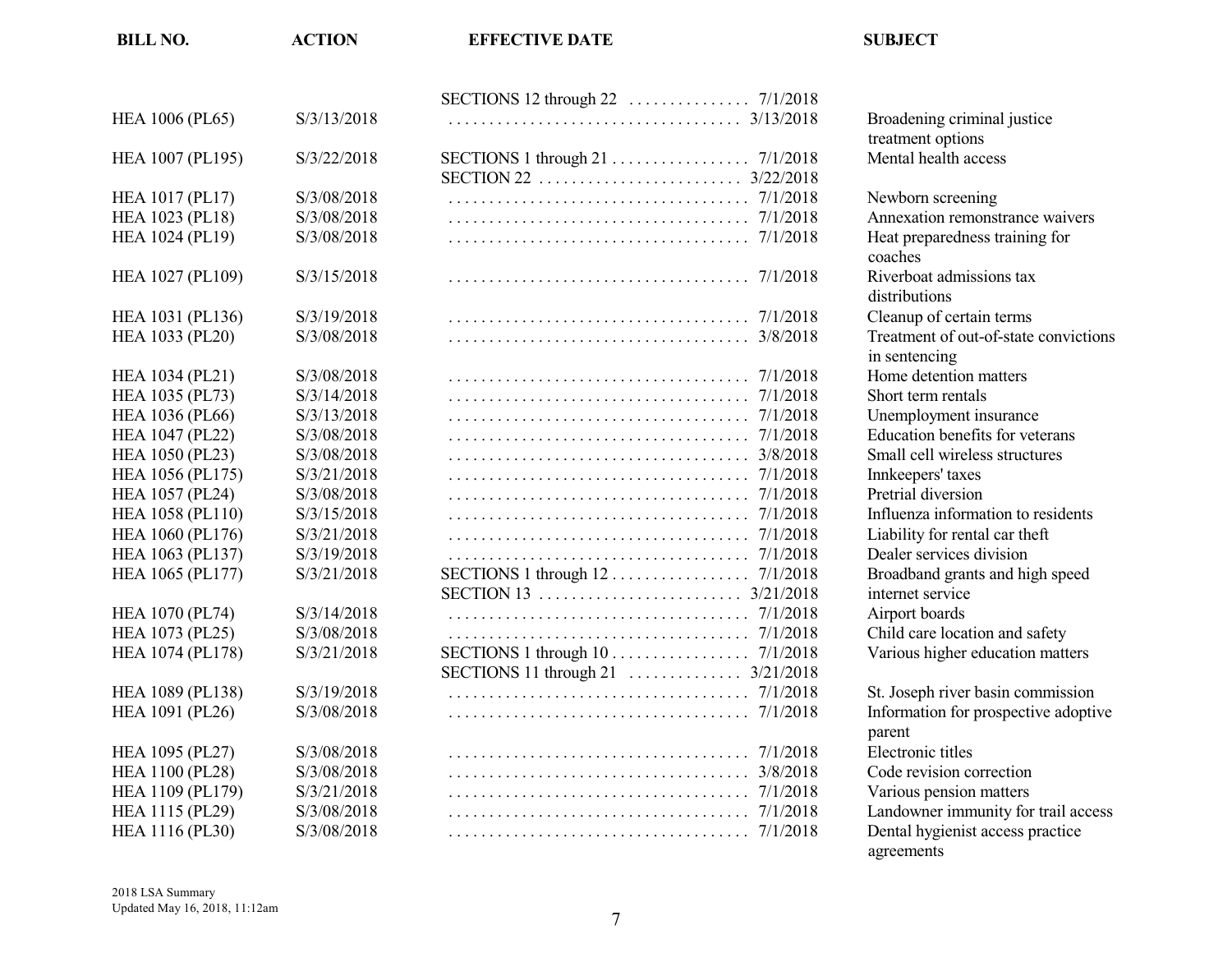| <b>BILL NO.</b>  | <b>ACTION</b> | <b>EFFECTIVE DATE</b>                                                                | <b>SUBJECT</b>                 |
|------------------|---------------|--------------------------------------------------------------------------------------|--------------------------------|
| HEA 1117 (PL31)  | S/3/08/2018   |                                                                                      | Nursing facili                 |
| HEA 1119 (PL67)  | S/3/13/2018   |                                                                                      | reimbursemen<br>Physician ord  |
| HEA 1120 (PL111) | S/3/15/2018   |                                                                                      | treatment and<br>State departm |
| HEA 1130 (PL180) | S/3/21/2018   |                                                                                      | Professional 1                 |
|                  |               |                                                                                      | matters                        |
|                  |               |                                                                                      |                                |
| HEA 1135 (PL32)  | S/3/08/2018   |                                                                                      | Registration o                 |
| HEA 1140 (PL75)  | S/3/14/2018   |                                                                                      | Interlocal agre                |
| HEA 1141 (PL76)  | S/3/14/2018   | SECTIONS $1$ through $9$<br>1/1/2019                                                 | Community n                    |
|                  |               | 7/1/2018                                                                             | funding                        |
|                  |               | SECTION 11 $\ldots \ldots \ldots \ldots \ldots \ldots \ldots \ldots \ldots 1/1/2019$ |                                |
| HEA 1143 (PL77)  | S/3/14/2018   |                                                                                      | Prior authoriz                 |
| HEA 1155 (PL139) | S/3/19/2018   |                                                                                      | services<br>Subdivision d      |
|                  |               |                                                                                      | program                        |
| HEA 1167 (PL140) | S/3/19/2018   | SECTIONS 1 through $4 \ldots \ldots \ldots \ldots \ldots 1/1/2019$                   | School corpor                  |
|                  |               |                                                                                      | management                     |
|                  |               | SECTIONS 6 through 14 1/1/2019                                                       |                                |
|                  |               |                                                                                      |                                |
|                  |               |                                                                                      |                                |
| HEA 1173 (PL78)  | S/3/14/2018   |                                                                                      | Trial records                  |
| HEA 1175 (PL33)  | S/3/08/2018   |                                                                                      | Diabetes repo                  |
| HEA 1180 (PL34)  | S/3/08/2018   |                                                                                      | EMT use of ir                  |
| HEA 1191 (PL35)  | S/3/08/2018   |                                                                                      | Suspected hui                  |
| HEA 1193 (PL79)  | S/3/14/2018   | 3/14/2018                                                                            | Study of injur<br>monument     |
| HEA 1194 (PL36)  | S/3/08/2018   | 7/1/2018                                                                             | Delinquent se                  |
| HEA 1195 (PL112) | S/3/15/2018   | SECTIONS 1 through $3 \ldots \ldots \ldots \ldots \ldots \ldots \ldots$ 7/1/2018     | Automobile d                   |
|                  |               |                                                                                      |                                |
| HEA 1203 (PL113) | S/3/15/2018   |                                                                                      | Qualified egg                  |
| HEA 1220 (PL114) | S/3/15/2018   |                                                                                      | FSSA matters                   |
| HEA 1227 (PL141) | S/3/19/2018   |                                                                                      | Noxious weed                   |
|                  |               |                                                                                      | fees                           |
| HEA 1228 (PL142) | S/3/19/2018   |                                                                                      | Data concerni                  |
| HEA 1233 (PL181) | S/3/21/2018   | SECTIONS 1 through $9 \ldots \ldots \ldots \ldots \ldots \ldots \ldots$ 7/1/2018     | Environmenta                   |
|                  |               |                                                                                      |                                |
|                  |               |                                                                                      |                                |

Nursing facility Medicaid reimbursement rates Physician order for scope of treatment and consent State department of health matters Professional licensing agency

Registration of securities Interlocal agreements Community mental health center funding

Prior authorization for health care services Subdivision drain repair pilot program School corporation financial management

Diabetes reporting EMT use of injectable medications Suspected human trafficking Study of injured public safety officer monument Delinquent self-storage facility rents Automobile dealers

Qualified egg banks Noxious weeds and pesticide law fees Data concerning youth in adult court Environmental management matters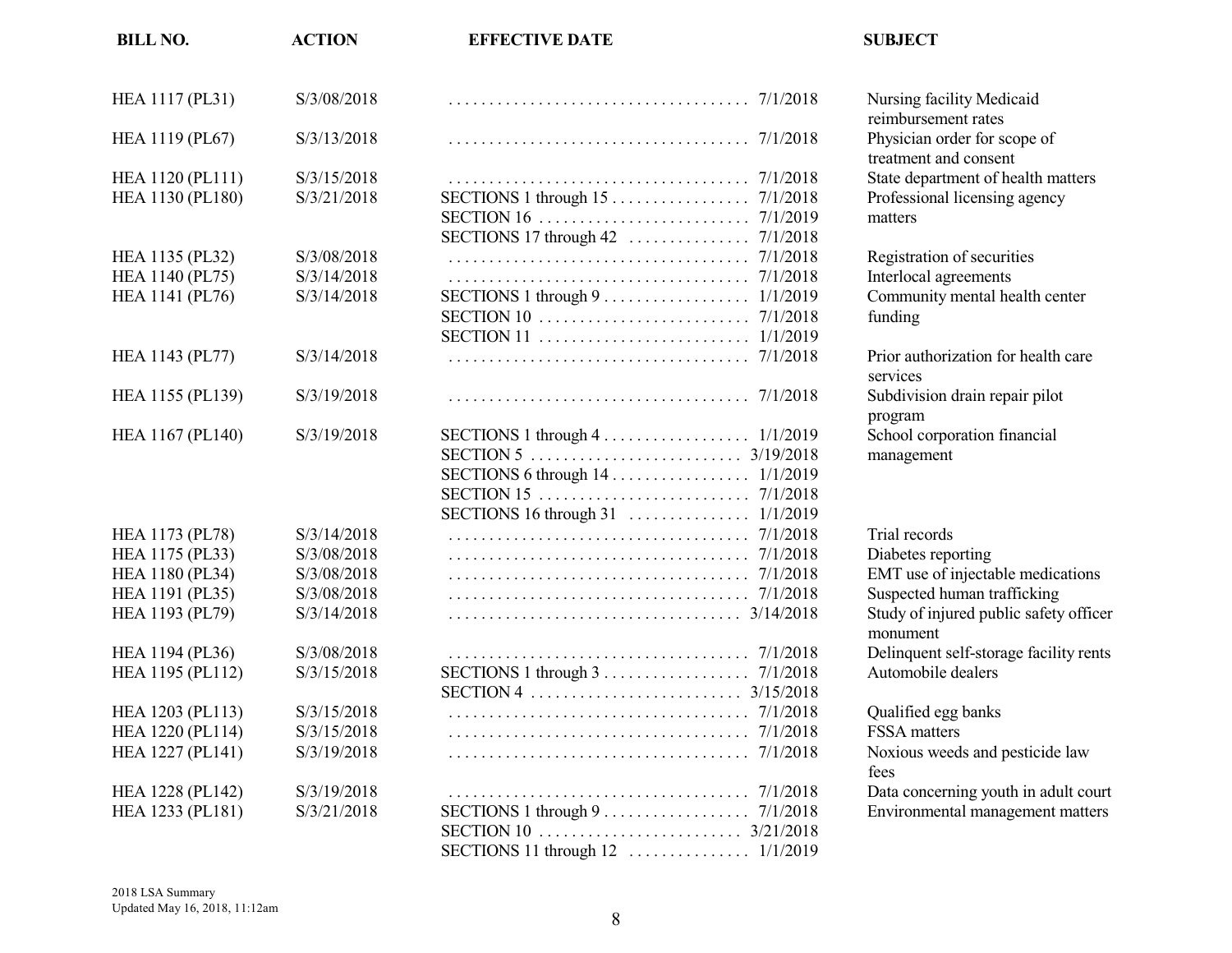| S/3/19/2018<br>Resident tuition for serving on the<br><b>USS</b> Indiana<br>S/3/16/2018<br>SECTIONS 1 through $4 \ldots \ldots \ldots \ldots \ldots$ 7/1/2018<br>Health matters<br>Occupational licensing<br>HEA 1245 (PL182)<br>S/3/21/2018<br>SECTIONS 2 through 3 3/21/2018<br>SECTIONS 5 through $6 \ldots \ldots \ldots \ldots \ldots$ 7/1/2018<br>S/3/15/2018<br>Child safety alerts<br>7/1/2018<br>S/3/14/2018<br><b>Battery offenses</b><br>Voter list maintenance<br>S/3/15/2018<br>SECTIONS 2 through $3 \ldots \ldots \ldots \ldots \ldots \ldots$ 3/15/2018<br>S/3/21/2018<br>Various local government matters<br><b>HEA 1257 (PL37)</b><br>State use program<br>S/3/08/2018<br>Issuance of hospital license<br><b>HEA 1260 (PL81)</b><br>S/3/14/2018<br>SECTIONS 1 through $2 \ldots \ldots \ldots \ldots \ldots \ldots$ 7/1/2018<br>Public funds and tax refund<br>HEA 1262 (PL117)<br>S/3/15/2018<br>SECTIONS 3 through 14  1/1/2018 (Retroactive)<br>intercepts<br>SECTIONS 1 through 3 3/21/2018<br>County jail issues<br>HEA 1263 (PL184)<br>S/3/21/2018<br>SECTIONS 4 through $5 \ldots \ldots \ldots \ldots \ldots \ldots \ldots$ 7/1/2018<br>SECTIONS 8 through 9 3/21/2018<br>Water infrastructure task force<br>HEA 1267 (PL196)<br>S/3/22/2018<br>3/22/2018<br>HEA 1270 (PL144)<br>S/3/19/2018<br>Criminal law matters<br>HEA 1277 (PL145)<br>S/3/19/2018<br>Appraisal contracts<br>HEA 1278 (PL207)<br>S/3/25/2018<br>Economic improvement districts<br>HEA 1285 (PL118)<br>S/3/15/2018<br>Nutritional assistance<br><b>HEA 1286 (PL82)</b><br>S/3/14/2018<br>Marketplace contractors<br>Newborn screenings<br><b>HEA 1287 (PL38)</b><br>S/3/08/2018 | <b>BILL NO.</b>        | <b>ACTION</b> | <b>EFFECTIVE DATE</b>                                                     | <b>SUBJECT</b>       |
|-------------------------------------------------------------------------------------------------------------------------------------------------------------------------------------------------------------------------------------------------------------------------------------------------------------------------------------------------------------------------------------------------------------------------------------------------------------------------------------------------------------------------------------------------------------------------------------------------------------------------------------------------------------------------------------------------------------------------------------------------------------------------------------------------------------------------------------------------------------------------------------------------------------------------------------------------------------------------------------------------------------------------------------------------------------------------------------------------------------------------------------------------------------------------------------------------------------------------------------------------------------------------------------------------------------------------------------------------------------------------------------------------------------------------------------------------------------------------------------------------------------------------------------------------------------------------------------------------------------------------------------------------------------------------------|------------------------|---------------|---------------------------------------------------------------------------|----------------------|
|                                                                                                                                                                                                                                                                                                                                                                                                                                                                                                                                                                                                                                                                                                                                                                                                                                                                                                                                                                                                                                                                                                                                                                                                                                                                                                                                                                                                                                                                                                                                                                                                                                                                               |                        |               |                                                                           |                      |
|                                                                                                                                                                                                                                                                                                                                                                                                                                                                                                                                                                                                                                                                                                                                                                                                                                                                                                                                                                                                                                                                                                                                                                                                                                                                                                                                                                                                                                                                                                                                                                                                                                                                               |                        |               |                                                                           |                      |
|                                                                                                                                                                                                                                                                                                                                                                                                                                                                                                                                                                                                                                                                                                                                                                                                                                                                                                                                                                                                                                                                                                                                                                                                                                                                                                                                                                                                                                                                                                                                                                                                                                                                               | HEA 1242 (PL143)       |               |                                                                           |                      |
|                                                                                                                                                                                                                                                                                                                                                                                                                                                                                                                                                                                                                                                                                                                                                                                                                                                                                                                                                                                                                                                                                                                                                                                                                                                                                                                                                                                                                                                                                                                                                                                                                                                                               | HEA 1244 (PL131)       |               |                                                                           |                      |
|                                                                                                                                                                                                                                                                                                                                                                                                                                                                                                                                                                                                                                                                                                                                                                                                                                                                                                                                                                                                                                                                                                                                                                                                                                                                                                                                                                                                                                                                                                                                                                                                                                                                               |                        |               |                                                                           |                      |
|                                                                                                                                                                                                                                                                                                                                                                                                                                                                                                                                                                                                                                                                                                                                                                                                                                                                                                                                                                                                                                                                                                                                                                                                                                                                                                                                                                                                                                                                                                                                                                                                                                                                               |                        |               |                                                                           |                      |
|                                                                                                                                                                                                                                                                                                                                                                                                                                                                                                                                                                                                                                                                                                                                                                                                                                                                                                                                                                                                                                                                                                                                                                                                                                                                                                                                                                                                                                                                                                                                                                                                                                                                               |                        |               |                                                                           |                      |
|                                                                                                                                                                                                                                                                                                                                                                                                                                                                                                                                                                                                                                                                                                                                                                                                                                                                                                                                                                                                                                                                                                                                                                                                                                                                                                                                                                                                                                                                                                                                                                                                                                                                               |                        |               |                                                                           |                      |
|                                                                                                                                                                                                                                                                                                                                                                                                                                                                                                                                                                                                                                                                                                                                                                                                                                                                                                                                                                                                                                                                                                                                                                                                                                                                                                                                                                                                                                                                                                                                                                                                                                                                               | HEA 1248 (PL115)       |               |                                                                           |                      |
|                                                                                                                                                                                                                                                                                                                                                                                                                                                                                                                                                                                                                                                                                                                                                                                                                                                                                                                                                                                                                                                                                                                                                                                                                                                                                                                                                                                                                                                                                                                                                                                                                                                                               | <b>HEA 1250 (PL80)</b> |               |                                                                           |                      |
|                                                                                                                                                                                                                                                                                                                                                                                                                                                                                                                                                                                                                                                                                                                                                                                                                                                                                                                                                                                                                                                                                                                                                                                                                                                                                                                                                                                                                                                                                                                                                                                                                                                                               | HEA 1253 (PL116)       |               |                                                                           |                      |
|                                                                                                                                                                                                                                                                                                                                                                                                                                                                                                                                                                                                                                                                                                                                                                                                                                                                                                                                                                                                                                                                                                                                                                                                                                                                                                                                                                                                                                                                                                                                                                                                                                                                               |                        |               |                                                                           |                      |
|                                                                                                                                                                                                                                                                                                                                                                                                                                                                                                                                                                                                                                                                                                                                                                                                                                                                                                                                                                                                                                                                                                                                                                                                                                                                                                                                                                                                                                                                                                                                                                                                                                                                               |                        |               |                                                                           |                      |
|                                                                                                                                                                                                                                                                                                                                                                                                                                                                                                                                                                                                                                                                                                                                                                                                                                                                                                                                                                                                                                                                                                                                                                                                                                                                                                                                                                                                                                                                                                                                                                                                                                                                               | HEA 1256 (PL183)       |               |                                                                           |                      |
|                                                                                                                                                                                                                                                                                                                                                                                                                                                                                                                                                                                                                                                                                                                                                                                                                                                                                                                                                                                                                                                                                                                                                                                                                                                                                                                                                                                                                                                                                                                                                                                                                                                                               |                        |               |                                                                           |                      |
|                                                                                                                                                                                                                                                                                                                                                                                                                                                                                                                                                                                                                                                                                                                                                                                                                                                                                                                                                                                                                                                                                                                                                                                                                                                                                                                                                                                                                                                                                                                                                                                                                                                                               |                        |               |                                                                           |                      |
|                                                                                                                                                                                                                                                                                                                                                                                                                                                                                                                                                                                                                                                                                                                                                                                                                                                                                                                                                                                                                                                                                                                                                                                                                                                                                                                                                                                                                                                                                                                                                                                                                                                                               |                        |               |                                                                           |                      |
|                                                                                                                                                                                                                                                                                                                                                                                                                                                                                                                                                                                                                                                                                                                                                                                                                                                                                                                                                                                                                                                                                                                                                                                                                                                                                                                                                                                                                                                                                                                                                                                                                                                                               |                        |               |                                                                           |                      |
|                                                                                                                                                                                                                                                                                                                                                                                                                                                                                                                                                                                                                                                                                                                                                                                                                                                                                                                                                                                                                                                                                                                                                                                                                                                                                                                                                                                                                                                                                                                                                                                                                                                                               |                        |               |                                                                           |                      |
|                                                                                                                                                                                                                                                                                                                                                                                                                                                                                                                                                                                                                                                                                                                                                                                                                                                                                                                                                                                                                                                                                                                                                                                                                                                                                                                                                                                                                                                                                                                                                                                                                                                                               |                        |               |                                                                           |                      |
|                                                                                                                                                                                                                                                                                                                                                                                                                                                                                                                                                                                                                                                                                                                                                                                                                                                                                                                                                                                                                                                                                                                                                                                                                                                                                                                                                                                                                                                                                                                                                                                                                                                                               |                        |               |                                                                           |                      |
|                                                                                                                                                                                                                                                                                                                                                                                                                                                                                                                                                                                                                                                                                                                                                                                                                                                                                                                                                                                                                                                                                                                                                                                                                                                                                                                                                                                                                                                                                                                                                                                                                                                                               |                        |               |                                                                           |                      |
|                                                                                                                                                                                                                                                                                                                                                                                                                                                                                                                                                                                                                                                                                                                                                                                                                                                                                                                                                                                                                                                                                                                                                                                                                                                                                                                                                                                                                                                                                                                                                                                                                                                                               |                        |               |                                                                           |                      |
|                                                                                                                                                                                                                                                                                                                                                                                                                                                                                                                                                                                                                                                                                                                                                                                                                                                                                                                                                                                                                                                                                                                                                                                                                                                                                                                                                                                                                                                                                                                                                                                                                                                                               |                        |               |                                                                           |                      |
|                                                                                                                                                                                                                                                                                                                                                                                                                                                                                                                                                                                                                                                                                                                                                                                                                                                                                                                                                                                                                                                                                                                                                                                                                                                                                                                                                                                                                                                                                                                                                                                                                                                                               |                        |               |                                                                           |                      |
|                                                                                                                                                                                                                                                                                                                                                                                                                                                                                                                                                                                                                                                                                                                                                                                                                                                                                                                                                                                                                                                                                                                                                                                                                                                                                                                                                                                                                                                                                                                                                                                                                                                                               |                        |               |                                                                           |                      |
|                                                                                                                                                                                                                                                                                                                                                                                                                                                                                                                                                                                                                                                                                                                                                                                                                                                                                                                                                                                                                                                                                                                                                                                                                                                                                                                                                                                                                                                                                                                                                                                                                                                                               |                        |               |                                                                           |                      |
|                                                                                                                                                                                                                                                                                                                                                                                                                                                                                                                                                                                                                                                                                                                                                                                                                                                                                                                                                                                                                                                                                                                                                                                                                                                                                                                                                                                                                                                                                                                                                                                                                                                                               |                        |               |                                                                           |                      |
|                                                                                                                                                                                                                                                                                                                                                                                                                                                                                                                                                                                                                                                                                                                                                                                                                                                                                                                                                                                                                                                                                                                                                                                                                                                                                                                                                                                                                                                                                                                                                                                                                                                                               |                        |               |                                                                           |                      |
|                                                                                                                                                                                                                                                                                                                                                                                                                                                                                                                                                                                                                                                                                                                                                                                                                                                                                                                                                                                                                                                                                                                                                                                                                                                                                                                                                                                                                                                                                                                                                                                                                                                                               |                        |               |                                                                           |                      |
|                                                                                                                                                                                                                                                                                                                                                                                                                                                                                                                                                                                                                                                                                                                                                                                                                                                                                                                                                                                                                                                                                                                                                                                                                                                                                                                                                                                                                                                                                                                                                                                                                                                                               |                        |               |                                                                           |                      |
|                                                                                                                                                                                                                                                                                                                                                                                                                                                                                                                                                                                                                                                                                                                                                                                                                                                                                                                                                                                                                                                                                                                                                                                                                                                                                                                                                                                                                                                                                                                                                                                                                                                                               |                        |               |                                                                           |                      |
|                                                                                                                                                                                                                                                                                                                                                                                                                                                                                                                                                                                                                                                                                                                                                                                                                                                                                                                                                                                                                                                                                                                                                                                                                                                                                                                                                                                                                                                                                                                                                                                                                                                                               |                        |               |                                                                           |                      |
|                                                                                                                                                                                                                                                                                                                                                                                                                                                                                                                                                                                                                                                                                                                                                                                                                                                                                                                                                                                                                                                                                                                                                                                                                                                                                                                                                                                                                                                                                                                                                                                                                                                                               | HEA 1288 (PL146)       | S/3/19/2018   | SECTIONS 1 through $4 \ldots \ldots \ldots \ldots \ldots \ldots$ 7/1/2018 | Economic development |
|                                                                                                                                                                                                                                                                                                                                                                                                                                                                                                                                                                                                                                                                                                                                                                                                                                                                                                                                                                                                                                                                                                                                                                                                                                                                                                                                                                                                                                                                                                                                                                                                                                                                               |                        |               |                                                                           |                      |
|                                                                                                                                                                                                                                                                                                                                                                                                                                                                                                                                                                                                                                                                                                                                                                                                                                                                                                                                                                                                                                                                                                                                                                                                                                                                                                                                                                                                                                                                                                                                                                                                                                                                               |                        |               |                                                                           |                      |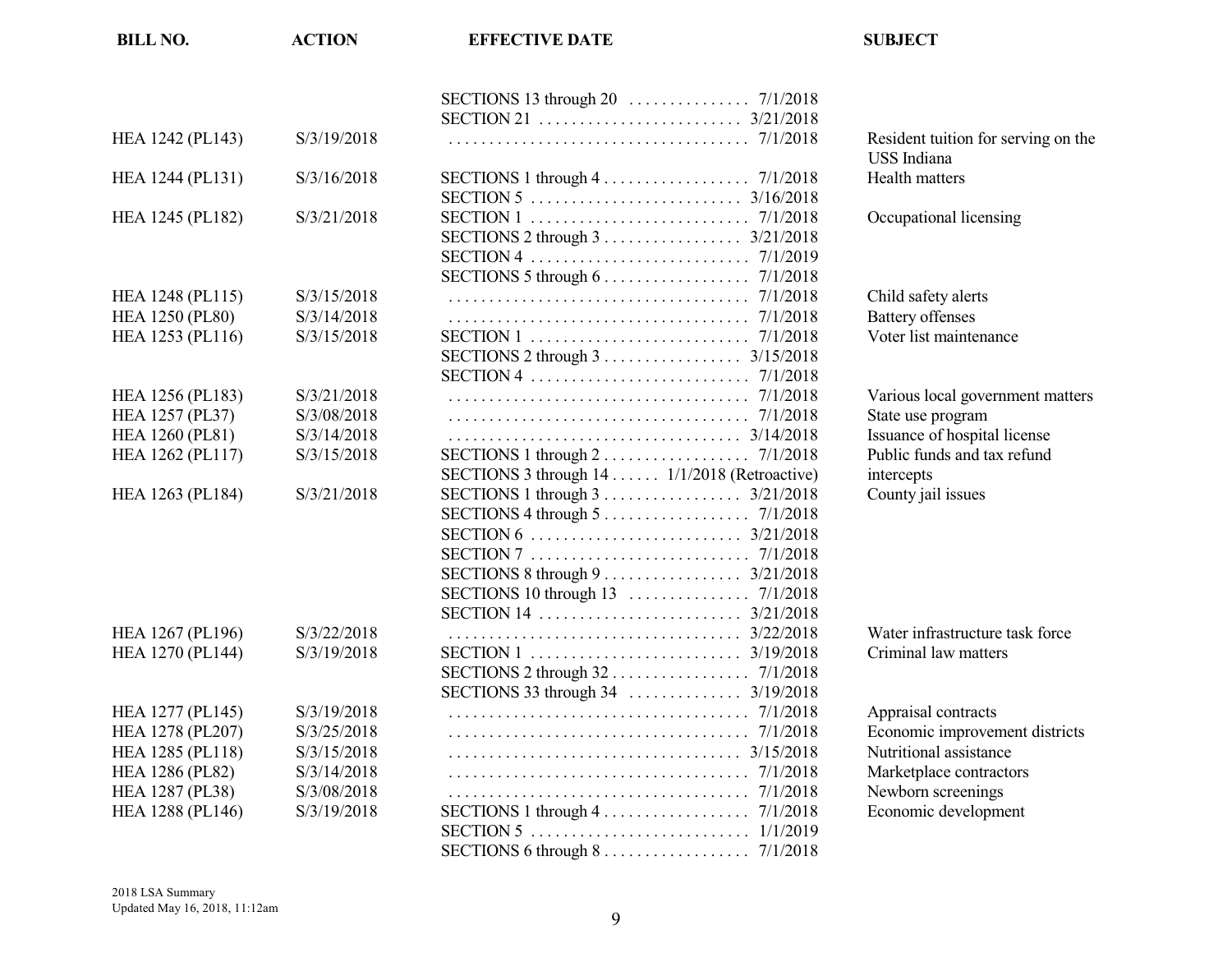| <b>BILL NO.</b>        | <b>ACTION</b> | <b>EFFECTIVE DATE</b>                                                            | <b>SUBJECT</b>                                      |
|------------------------|---------------|----------------------------------------------------------------------------------|-----------------------------------------------------|
|                        |               |                                                                                  |                                                     |
|                        |               |                                                                                  |                                                     |
|                        |               |                                                                                  |                                                     |
|                        |               |                                                                                  |                                                     |
|                        |               |                                                                                  |                                                     |
|                        |               |                                                                                  |                                                     |
|                        |               |                                                                                  |                                                     |
|                        |               |                                                                                  |                                                     |
|                        |               | SECTIONS 23 through $25$<br>1/1/2019                                             |                                                     |
| HEA 1290 (PL185)       | S/3/21/2018   |                                                                                  | Transportation finance                              |
|                        |               |                                                                                  |                                                     |
|                        |               |                                                                                  |                                                     |
|                        |               |                                                                                  |                                                     |
|                        |               |                                                                                  |                                                     |
|                        |               |                                                                                  |                                                     |
| HEA 1292 (PL39)        | S/3/08/2018   | SECTIONS 1 through $5 \ldots \ldots \ldots \ldots \ldots \ldots \ldots$ 7/1/2018 | Department of natural resources                     |
|                        |               |                                                                                  |                                                     |
|                        |               | SECTIONS 7 through 10 7/1/2018                                                   |                                                     |
| HEA 1301 (PL208)       | S/3/25/2018   |                                                                                  | Insurance matters                                   |
| <b>HEA 1303 (PL40)</b> | S/3/08/2018   |                                                                                  | Electronic powers of attorney, trusts,<br>and wills |
| HEA 1309 (PL197)       | S/3/22/2018   |                                                                                  | Sexual harrassment prevention<br>policies           |
| HEA 1311 (PL147)       | S/3/19/2018   | SECTIONS 1 through $5 \ldots \ldots \ldots \ldots \ldots \ldots \ldots$ 7/1/2018 | Motor vehicle matters                               |
|                        |               | $SECTION 6 \ldots \ldots \ldots \ldots \ldots \ldots \ldots$<br>1/1/2019         |                                                     |
|                        |               |                                                                                  |                                                     |
| HEA 1314 (PL186)       | S/3/21/2018   |                                                                                  | Students in foster care and homeless<br>students    |
| HEA 1317 (PL209)       | S/3/25/2018   | SECTIONS 1 through $6 \ldots \ldots \ldots \ldots \ldots \ldots$ 7/1/2018        | Health matters                                      |
|                        |               | SECTIONS 7 through $8 \ldots \ldots \ldots \ldots \ldots \ldots$ 7/1/2019        |                                                     |
|                        |               |                                                                                  |                                                     |
|                        |               |                                                                                  |                                                     |
|                        |               |                                                                                  |                                                     |
|                        |               | SECTIONS 12 through $14$<br>7/1/2018                                             |                                                     |
|                        |               |                                                                                  |                                                     |
| HEA 1320 (PL187)       | S/3/21/2018   |                                                                                  | Disposition of tax sale surplus                     |
| HEA 1323 (PL188)       | S/3/21/2018   |                                                                                  | Heavy equipment rental tax                          |
| HEA 1328 (PL41)        | S/3/08/2018   |                                                                                  | Bail issues                                         |
| HEA 1356 (PL83)        | S/3/14/2018   |                                                                                  | Bullying                                            |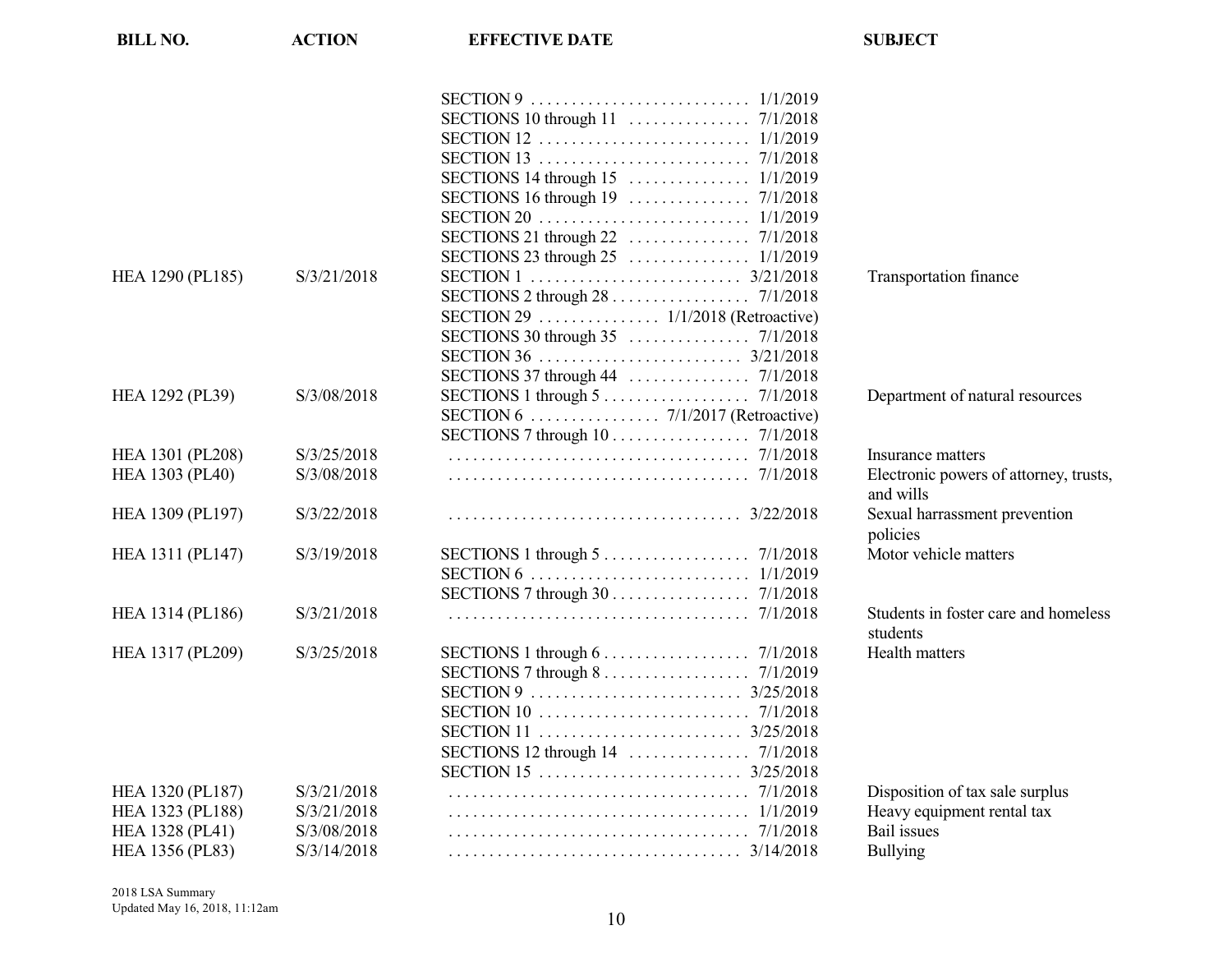| <b>BILL NO.</b>        | <b>ACTION</b> | <b>EFFECTIVE DATE</b>                                                      | <b>SUBJECT</b>                       |
|------------------------|---------------|----------------------------------------------------------------------------|--------------------------------------|
| <b>HEA 1358 (PL84)</b> | S/3/14/2018   |                                                                            | Intersection safety study            |
| HEA 1359 (PL198)       | S/3/22/2018   |                                                                            | Drug dealing resulting in death      |
| HEA 1374 (PL189)       | S/3/21/2018   |                                                                            | Financing and transportation         |
|                        |               |                                                                            |                                      |
|                        |               |                                                                            |                                      |
|                        |               |                                                                            |                                      |
|                        |               |                                                                            |                                      |
|                        |               | SECTIONS 60 through 61 $\ldots$ $3/21/2018$                                |                                      |
|                        |               |                                                                            |                                      |
|                        |               |                                                                            |                                      |
|                        |               |                                                                            |                                      |
|                        |               |                                                                            |                                      |
|                        |               |                                                                            |                                      |
|                        |               |                                                                            |                                      |
|                        |               |                                                                            |                                      |
|                        |               | SECTIONS 167 through 181  3/21/2018                                        |                                      |
|                        |               |                                                                            |                                      |
|                        |               |                                                                            |                                      |
| <b>HEA 1382 (PL68)</b> | S/3/13/2018   |                                                                            | Study of pharmacy deserts            |
| HEA 1383 (PL210)       | S/3/25/2018   |                                                                            | Various election law matters         |
|                        |               | SECTIONS 2 through $9 \ldots \ldots \ldots \ldots \ldots \ldots$ 7/1/2018  |                                      |
| <b>HEA 1384 (PL85)</b> | S/3/14/2018   |                                                                            | Chiropractors                        |
| HEA 1397 (PL69)        | S/3/13/2018   |                                                                            | Financial institutions and consumer  |
|                        |               |                                                                            | credit                               |
| HEA 1398 (PL190)       | S/3/21/2018   |                                                                            | Coalition of school corporations and |
|                        |               |                                                                            | schools                              |
| HEA 1399 (PL148)       | S/3/19/2018   |                                                                            | Elementary school teacher content    |
|                        |               |                                                                            | area licenses                        |
| HEA 1402 (PL149)       | S/3/19/2018   |                                                                            | Veterans matters                     |
| HEA 1406 (PL150)       | S/3/19/2018   |                                                                            | Department of child services         |
|                        |               |                                                                            |                                      |
| <b>HEA 1412 (PL42)</b> | S/3/08/2018   |                                                                            | Libraries                            |
| HEA 1420 (PL191)       | S/3/21/2018   |                                                                            | Various education matters            |
|                        |               |                                                                            |                                      |
| HEA 1421 (PL151)       | S/3/19/2018   |                                                                            | School discipline                    |
|                        |               | SECTIONS 2 through $3 \ldots \ldots \ldots \ldots \ldots \ldots$ 3/19/2018 |                                      |
| HEA 1426 (PL192)       | S/3/21/2018   |                                                                            | <b>Education matters</b>             |
|                        |               |                                                                            |                                      |
|                        |               |                                                                            |                                      |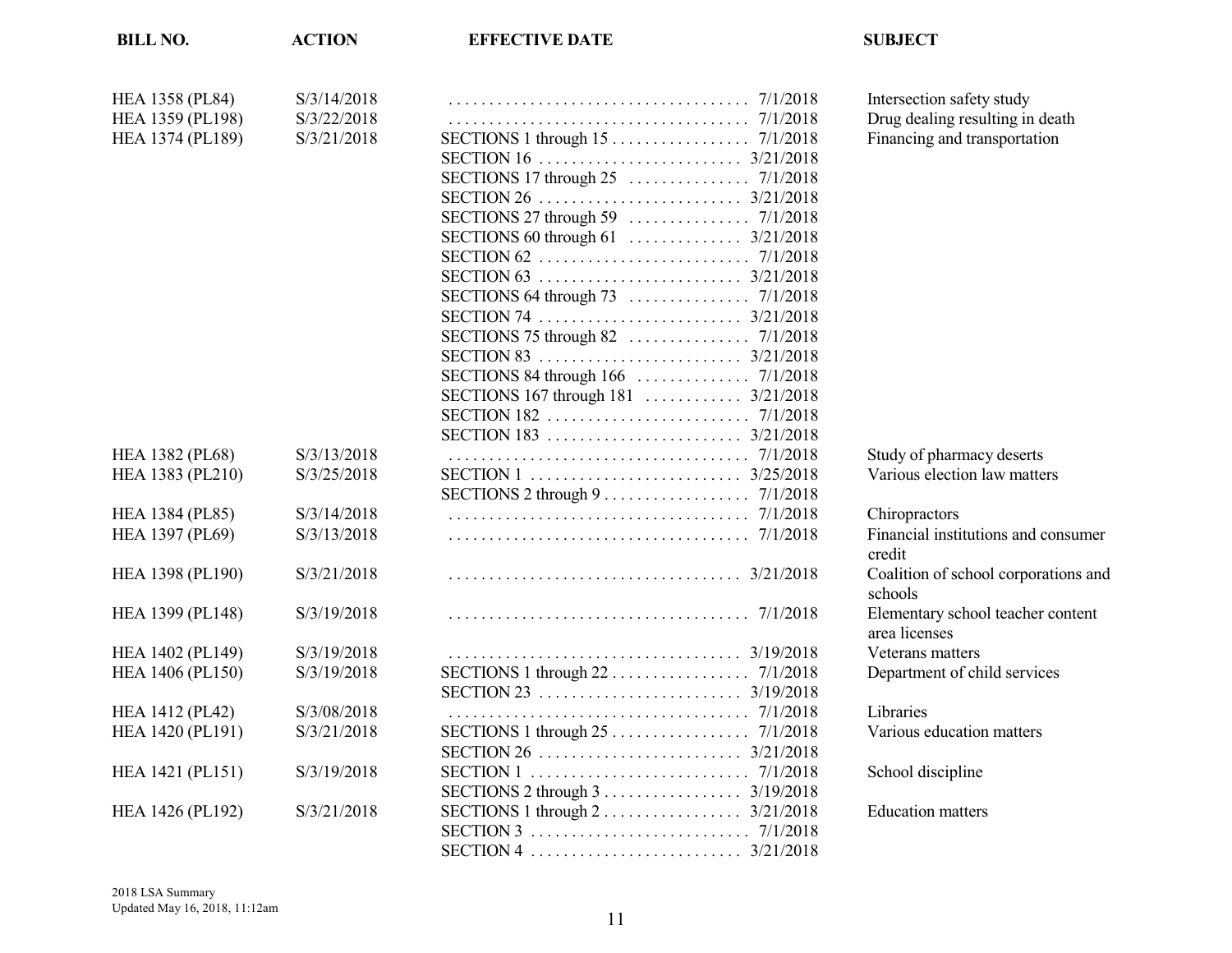| <b>BILL NO.</b>              | <b>ACTION</b> | <b>EFFECTIVE DATE</b>                                                            | <b>SUBJECT</b>                 |
|------------------------------|---------------|----------------------------------------------------------------------------------|--------------------------------|
|                              |               | SECTIONS 5 through $8 \ldots \ldots \ldots \ldots \ldots \ldots$ 7/1/2018        |                                |
|                              |               |                                                                                  |                                |
|                              |               |                                                                                  |                                |
|                              |               |                                                                                  |                                |
|                              |               |                                                                                  |                                |
|                              |               |                                                                                  |                                |
|                              |               |                                                                                  |                                |
|                              |               |                                                                                  |                                |
|                              |               |                                                                                  |                                |
|                              |               |                                                                                  |                                |
|                              |               |                                                                                  |                                |
|                              |               |                                                                                  |                                |
|                              |               |                                                                                  |                                |
|                              |               |                                                                                  |                                |
|                              |               |                                                                                  |                                |
|                              |               |                                                                                  |                                |
|                              |               |                                                                                  |                                |
|                              |               |                                                                                  |                                |
| <b>Special Session Bills</b> |               |                                                                                  |                                |
| HEA 1230(ss) (PL211)         | S/5/14/2018   | SECTIONS 1 through $2 \ldots \ldots \ldots \ldots \ldots \ldots$ 7/1/2018        | School safety                  |
|                              |               | SECTIONS 3 through $5 \ldots \ldots \ldots \ldots \ldots \ldots 5/14/2018$       |                                |
|                              |               |                                                                                  |                                |
|                              |               |                                                                                  |                                |
|                              |               |                                                                                  |                                |
|                              |               |                                                                                  |                                |
| HEA 1242(ss) (PL212)         | S/5/14/2018   |                                                                                  | State and local administration |
|                              |               |                                                                                  |                                |
|                              |               | SECTIONS 3 through $5 \ldots \ldots \ldots \ldots \ldots \ldots \ldots$ 7/1/2018 |                                |
|                              |               |                                                                                  |                                |
|                              |               | SECTIONS 8 through 18 7/1/2018                                                   |                                |
|                              |               |                                                                                  |                                |
|                              |               | SECTION 20 1/1/2018 (Retroactive)                                                |                                |
|                              |               |                                                                                  |                                |
|                              |               |                                                                                  |                                |
|                              |               |                                                                                  |                                |
|                              |               |                                                                                  |                                |
|                              |               |                                                                                  |                                |
|                              |               |                                                                                  |                                |